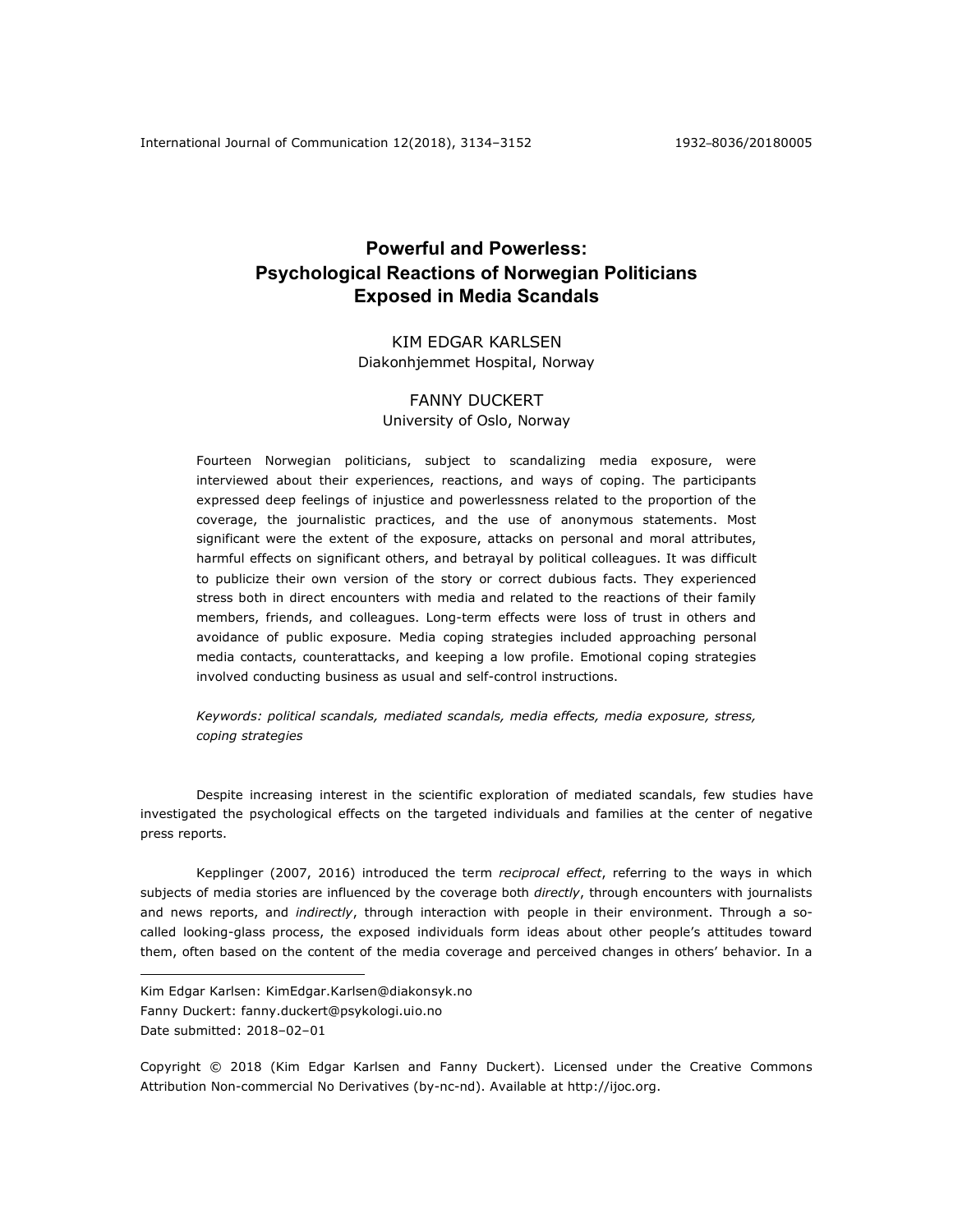review of four surveys involving more than 1,900 German politicians, leaders, judges, and lawyers, Kepplinger found that negative media exposure affected the participants' emotions, thoughts, and behavior. High levels of anger and feelings of helplessness toward the media were common among both experienced and inexperienced individuals.

A Norwegian study of professional footballers (soccer players) revealed that critical media reports and continuous scrutiny by the press were significant sources of stress, potentially affecting both selfconfidence and performance (Hofseth, 2016). This challenges a common assumption that experienced actors in the public eye are less susceptible to the effects of negative media exposure and scandals. To paraphrase Kepplinger (2016), this idea is wrong; they react just like everyone else.

Transactional models of stress emphasize the ongoing interaction between the person and the environment. The individual's appraisal of potential threats in a situation and lack of ability to cope effectively are strongly associated with high levels of stress (Folkman, 2013). Extensive psychological research reveals a strong relationship between perceived lack of control, stress, and negative health symptoms over time (Kiecolt-Glaser, McGuire, Robles, & Glaser, 2002). Walker (2001) differentiated between the experiences of unpredictability and uncertainty, typically accompanied by symptoms of anxiety and worry about future threats, and the experience of total loss of control or helplessness, associated with depression. Studies have demonstrated that subjects of major media scandals experience strong feelings of uncertainty and powerlessness in relation to the media (Hammarlin, 2015; Kepplinger, 2016; Kepplinger & Glaab, 2007).

In traumatic events, the potential threat of the situation is perceived as immediate and overwhelming, resulting in feelings of acute lack of control and helplessness (Van der Kolk, McFarlane, & Weisaeth, 2012). Psychological trauma is characterized by the loss of basic existential values such as integrity, self-worth, and safety (Weisaeth, 1993). Drawing on his clinical experience, Swiss psychiatrist Mario Gmür (Gmür, 2002) argued that massive media exposure is a potentially traumatic event. He proposed using the term *media victim syndrome* to describe the distinctive psychiatric symptoms such as anxiety, depression, and avoidance observed in patients who had been exposed in a media scandal. It is suggested that this syndrome should be included as a subgroup of the psychiatric diagnosis of posttraumatic stress disorder (PTSD; Bonanno, 2004; Christensen, Waldahl, & Weisaeth, 2007).

The outcome of a stressful event depends on the individual's use of adaptive coping strategies (Lazarus, 2006). Lazarus (1993) differentiated between so-called *problem-solving strategies*, aimed at changing stressful aspects of the situation, and *emotion-focused strategies*, which regulate thoughts, feelings, and mental state. Park and Folkman (1997) later added a third category, *meaning-focused strategies*, referring to the effort of making new sense of the situation.

### **Research Questions**

Whereas previous research on the targets of mediated scandals has focused primarily on how media affects individual and corporate decision-making processes and policies, this article aims to extend the understanding of psychological mechanisms underlying experienced stress and potential health risks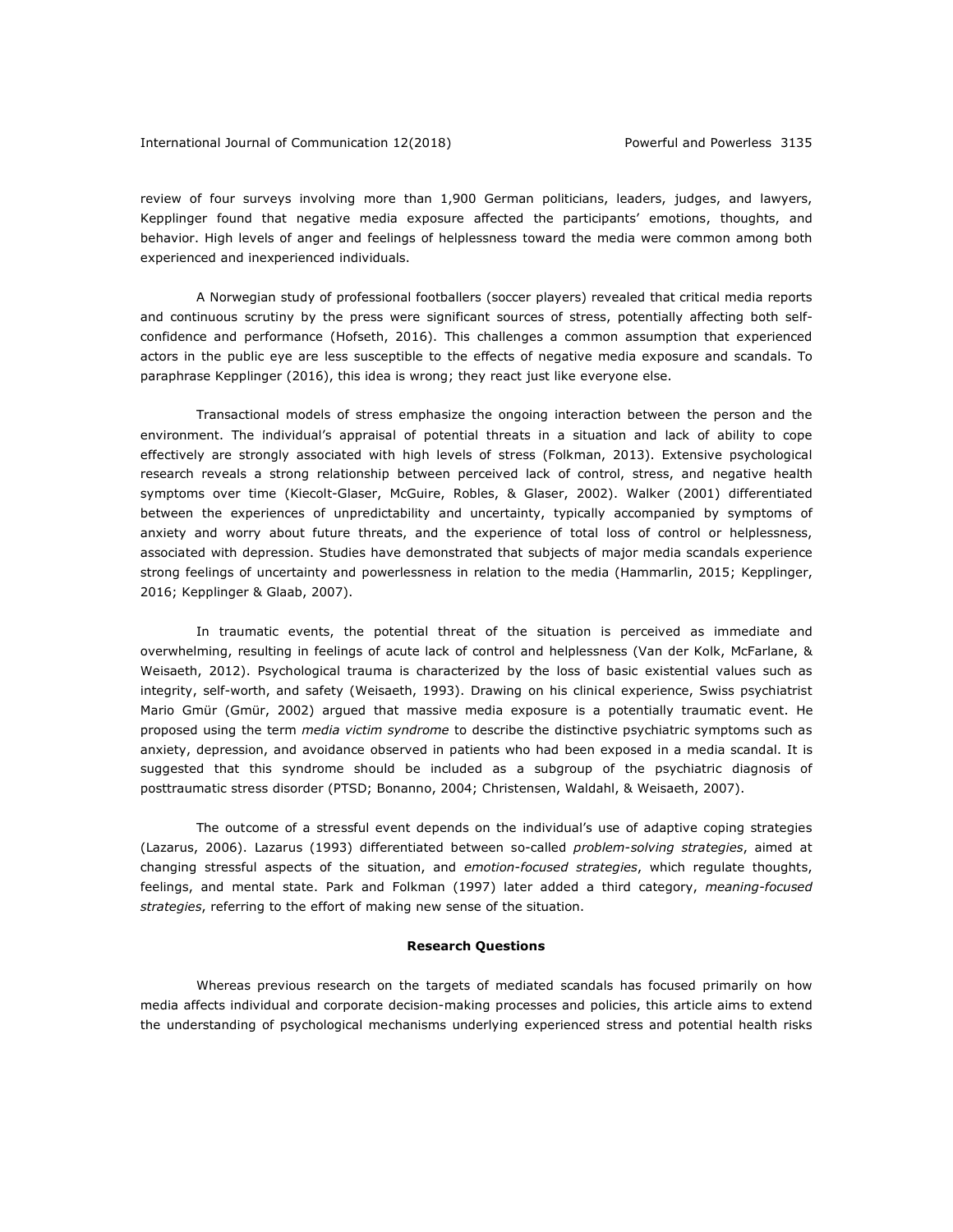for scandalized individuals and their families. We examine the long-term effects of mediated scandals that have not been previously scientifically documented. We investigate four research questions by analyzing similarities and differences within the sample and between the politicians and others (i.e., leaders, health personnel, athletes) included in our general study of media effects (Karlsen & Duckert, 2017).

- *RQ1: How did journalistic investigative methods and specific media reports affect experienced politicians and their families?*
- *RQ2: What were the politicians' psychological reactions during the acute phase of a scandal?*
- *RQ3: What were the politicians' coping strategies?*
- *RQ4: What were the long-term consequences of these mediated scandals on the individuals and their families?*

#### **Methods**

Our research approach was qualitative and explorative, based on in-depth interviews (Kvale & Brinkmann, 2009) with politicians who experienced negative treatment by the Norwegian media. Our aim was to assess their subjective experiences of psychological strain and their coping strategies. To remain close to the individuals' own experiences and stories, we did not interview journalists or include other media perspectives in our analyses, nor did we evaluate the correctness or fairness of the media coverage.

### *Participants*

The politicians were part of a larger group of individuals recruited during 2004–2015. The inclusion criteria were that the individuals were the primary target of a critical media report that was (a) related to their work or profession, (b) resulted in a minimum of 10 negative stories, and (c) that lasted for a minimum of one week. The exclusion criterion was that the participants were not convicted of a crime related to the story at the time of the first interview. We contacted persons matching these criteria by letter and telephone. More than 80% of the contacted individuals consented to participate in the study.

This article analyzes a subgroup of 14 Norwegian politicians (eight female and six male, 45–65 years old). The participants, who were mostly representatives of Parliament, were all experienced politicians and were trained in media strategies as part of their professional role.

The content of the media accusations varied from professional critiques to serious misconduct or criminal acts. Ten of the cases met the criteria of a mediated scandal according to the definition outlined by Allern and Pollack (2012).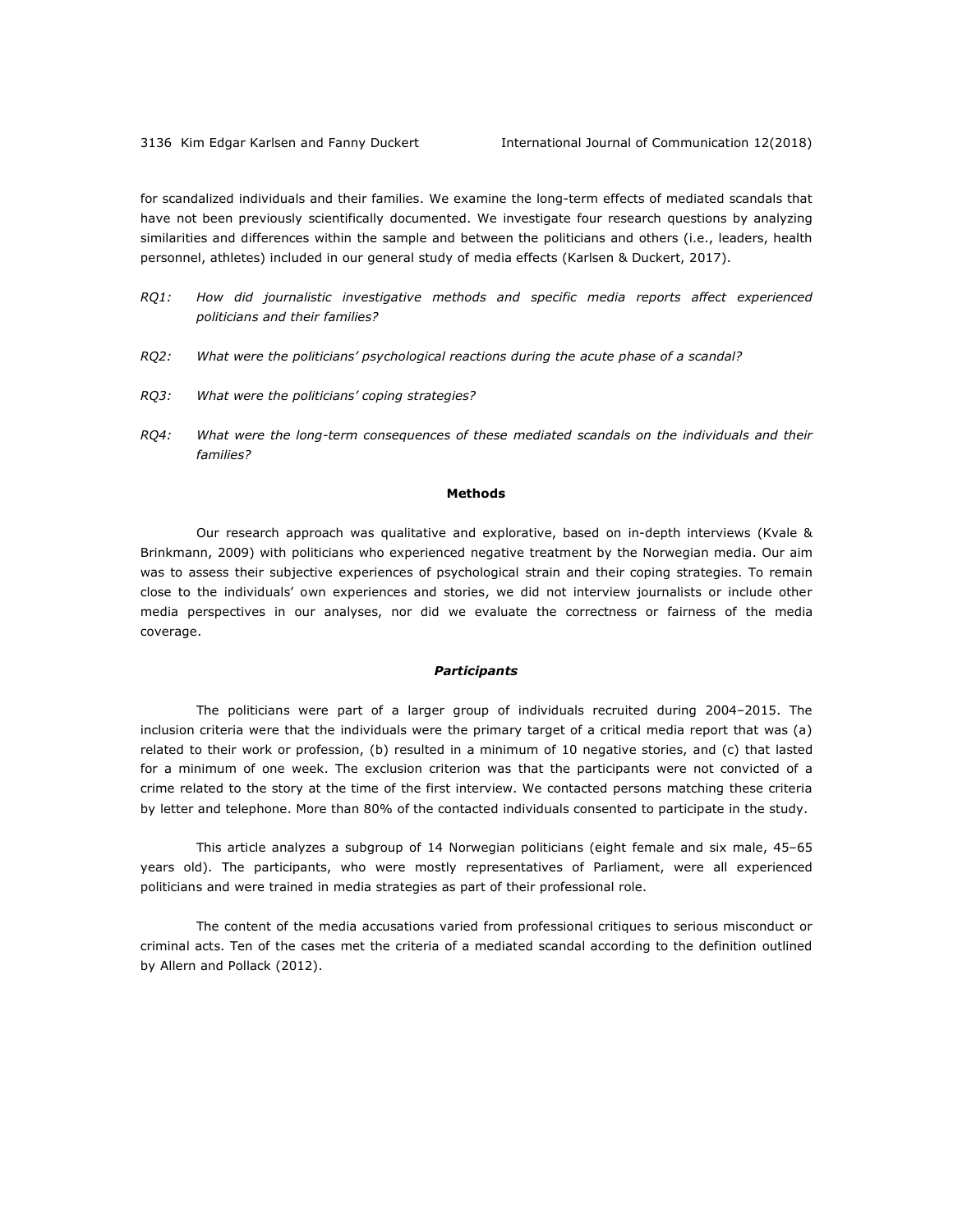### *Procedures*

The participants were interviewed by means of a semistructured interview guide. The initial questions were open and followed up by more specific questioning about the participants' thoughts, feelings, and ways of coping with the various aspects of the media interaction. The duration of the interviews was approximately two hours. They were tape recorded and later transcribed and analyzed.

We conducted most of the interviews within a year after the mediated scandal had taken place. In order to also investigate the media effects over time, three of the participants were interviewed twice; first, immediately after the scandal broke, and then five years later.

### *Analysis*

The interviews were analyzed according to the protocol for consensual qualitative research (Hill et al., 2005; Hill, Thompson, & Williams, 1997). A research group was organized during the time of data collection, and all the members conducted individual thematic analysis (Braun & Clarke, 2006) before meeting for consensual discussions of the qualitative categories. Later, new cross-analyses of the data were conducted, with reference to the scandals, comparing the politicians' responses to the responses of other participants provided in our general study of media effects (Karlsen & Duckert, 2017). This general sample included 43 individuals (leaders, health personnel, artists, and athletes) recruited using the same criteria as the 14 politicians.

### *Ethical Issues*

All participants received information about the project and procedures, and about the option of withdrawing from the study at any time. They all signed a written consent form. The study was approved by the regional ethics committee. Originally, we anonymized all cases and statements to ensure confidentiality. During the process of publishing, four of the politicians agreed to be named, allowing for discussions that were more detailed. These participants have read and approved their contributions before publication.

### **Results**

The politicians in our study were all experienced media figures and most had received both positive and negative public attention for many years. Their initial reflections on the media were characterized by a clear understanding of the reciprocal dependence between politicians and the media. Several participants at times even struggled to be as visible in the press as they would have wanted.

### *Stressful Media Exposure*

The participants' dominant position was that politicians should accept being scrutinized and criticized by the press. Nevertheless, all described episodes of immense stress related to journalists, offensive media reports and interactions with other people during the periods of negative publicity. Faced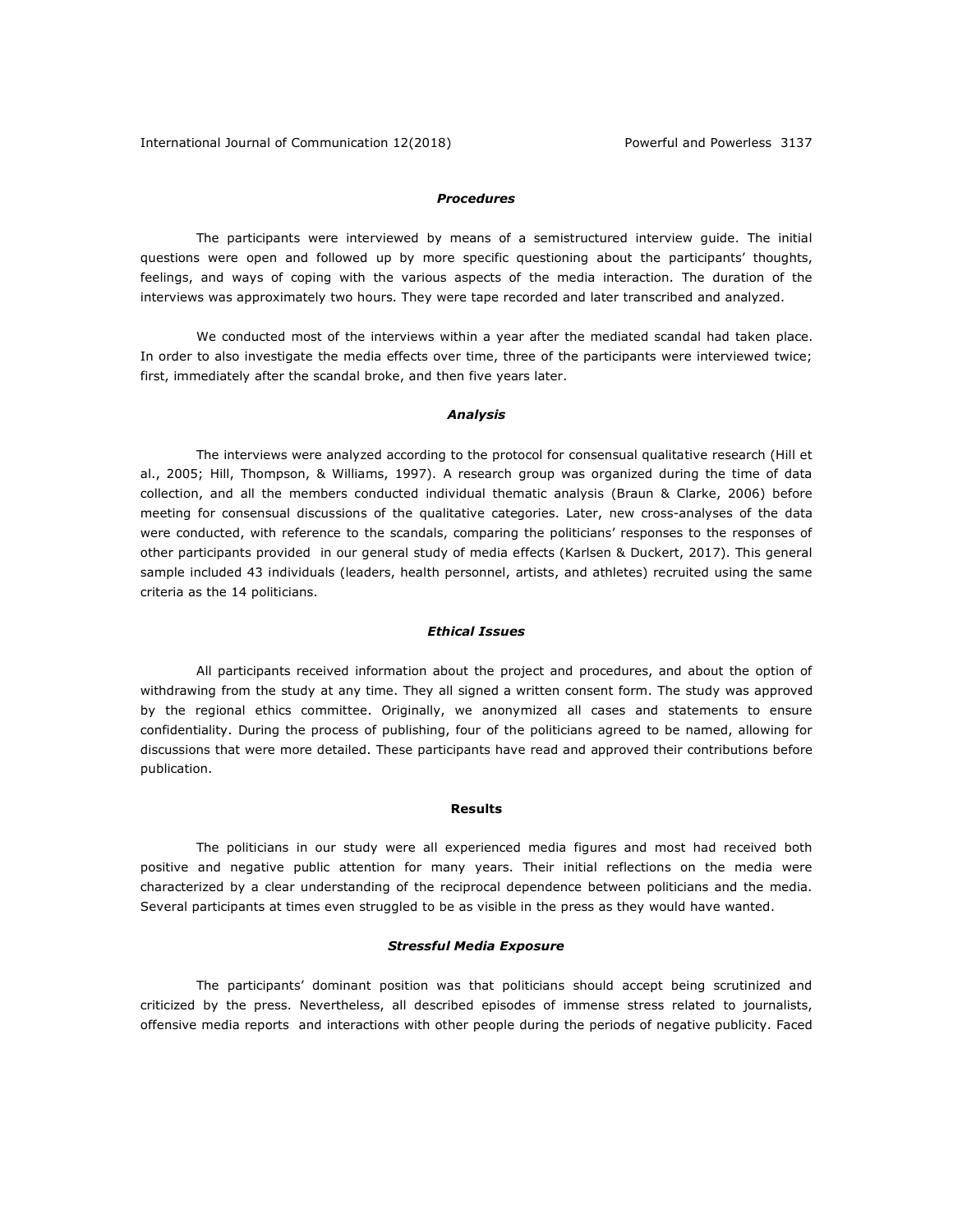with scandalizing media exposure, their emotions were often strong, and their psychological responses were characterized by symptoms of stress, such as unrest, anxiety, bodily pain, and sleep disturbances. We asked all participants to rate their experience of stress during the period of negative media exposure (0 indicated no psychological strain, 10 the highest level of strain). The majority of the participants rated their levels of psychological strain between 8 and 10. Several characterized the situation as a deep crisis and the worst period of their life, and indicated feelings of trauma related to the exposure.

However, some participants indicated lower levels of stress, stating that the media coverage did not bother them much. "I had more important worries than the media," one said, referring to internal conflicts in the political party and his potential loss of career.

### *Acute Reactions*

Trygve G. Nordby is a well-known Norwegian bureaucrat with long-term experience of being in the public eye. In early winter 2006, he had just begun his new position as secretary general of the Norwegian Red Cross when he found himself at the center of a political scandal related to his prior position as head of the Directorate of Immigration. Nordby was accused of giving permanent residence permits to 183 Iraq Kurds, contrary to the ministers' will.

VG, the largest popular tabloid in Norway, began collecting statements about the case from politicians, lawyers, and Nordby's colleagues. They released a series of media reports about Nordby's leadership style and decisions. He was accused of disloyalty toward his political leaders and was reported to the police by the right-wing Progress Party (FrP) for disobeying Parliament. The government ordered an inquiry into the case and into Nordby's role in particular. The inquiry report concluded with harsh criticism. Nordby felt overwhelmed and "publically raped" by the media criticism of his leadership and integrity:

It [the media exposure] hammered over me so heavily. It was the front pages, the commentaries, caricature drawings. At the same time, I had just started a new job, the employees had only just met me—and then there were 80 days of daily press entries, every day for 80 days. It got to my bones.

His acute reactions were characterized by strong feelings of anger, anxiety, and lack of control: "I felt deeply dishonored, and I hear myself using the same words as rape victims: I have experienced deep violation of myself, of my honor, and of my private life."

### *Attacks on Personal Integrity*

All participants made a distinction between professional criticism and media exposure attacking personal traits and values. When the media scrutiny turned from political to personal matters, the exposure became harder to handle. A female participant and former Minister, with extensive experience of media criticism, outlined this distinction: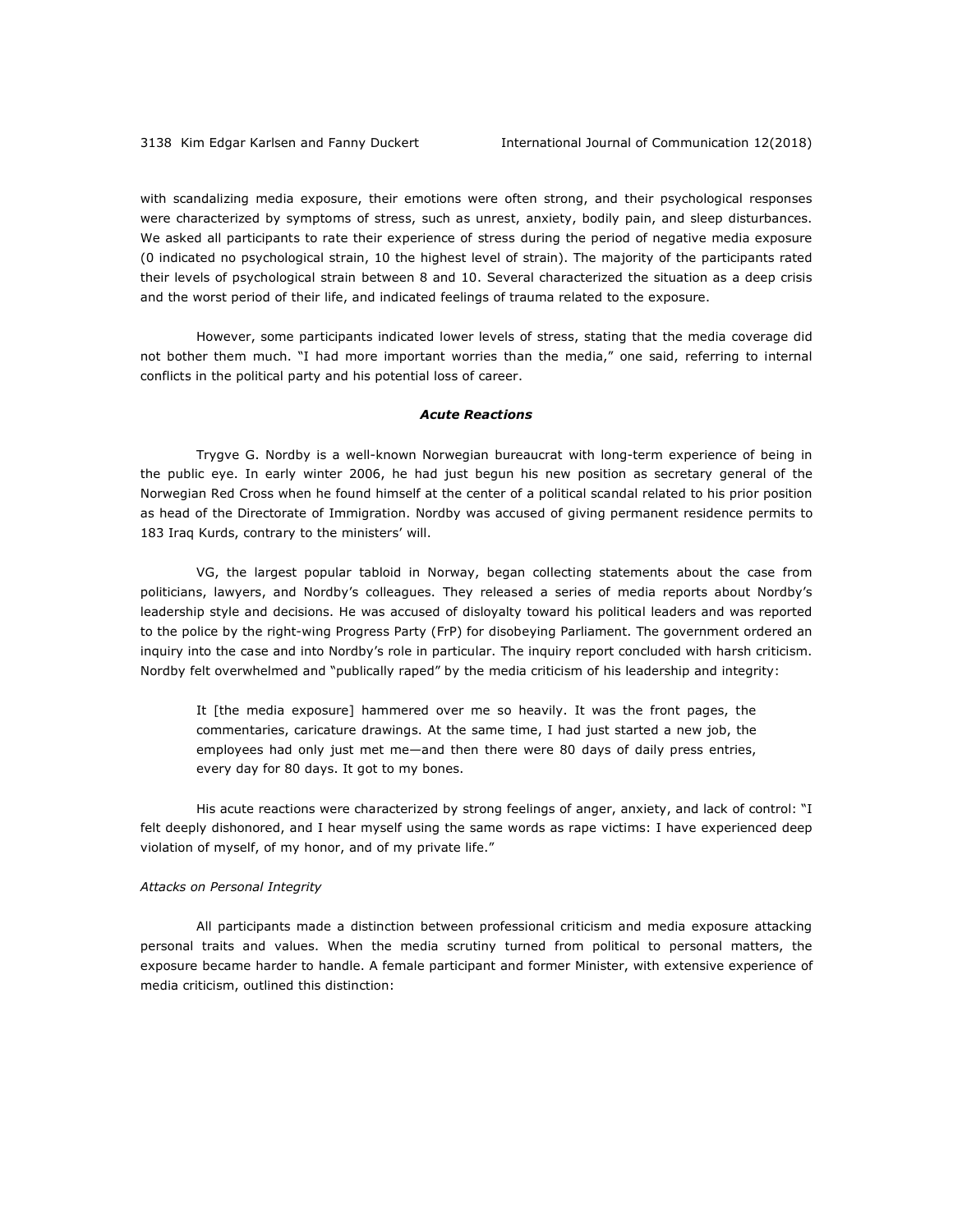I never had a problem with harsh criticism for a political position. This I think is fair, and if you can't handle that as a politician, you need to find another job. However, what affected me were the stories attacking my integrity, my honor, and my human values.

Which media portrayals the participants experienced as most offending varied, depending on which traits or virtues they most strongly identified with. The psychological pain was associated with the severity of the accusations, but also with the perceived discrepancy between the stories and their sense of self or personal values. For example, one participant experienced being characterized as "immoral" as traumatic; another was especially hurt by being portrayed as "stingy," because this was, in the participant's words, "so contrary to the truth. Stinginess is one of the worst things I know. I can't stand stingy or demanding people."

In the acute phase, fear, sadness, anger, and feelings of injustice were typical reactions. One of the participants was accused of sexual assault and was forced to temporarily leave a central position in his political party during the scandal. Looking back on the first days of the scandal, he remembered: "I cried a lot—in the early phase but also later, when the scandal caught up with me."

Symptoms such as anxiety, sleep disturbance, and loss of energy were common among the most severely scandalized participants. One woman, the former mayor of a Norwegian city, was accused of embezzlement. She described her immediate reaction when the scandal broke: "I was just numb, paralyzed. It hits you right in the stomach. You become despaired and angry. [It felt] unjust."

#### *Powerlessness*

Closely linked to the experience of stress and negative emotions such as anxiety and anger, were the feelings of helplessness and powerlessness that transpired during interactions with the media. Especially painful for the participants was the loss of control over how their stories were told.

Based on our analyses, we identified four stages of interaction with the media where stress, negative emotions, and lack of control were likely to occur: (a) direct encounters with journalists, (b) waiting for publication, (c) facing the specific media reports, and (d) encounters with other people in the community.

During *direct encounters with journalists*, the participants often felt uncertain and distrustful. What were the real intentions and aims of the questions the journalists asked? Often, the questions presumed an acceptance of already established, often controversial, or oversimplified premises. One participant stated: "You never really get the chance to explain how things really are. The journalists aren't interested in the actual facts at all."

Furthermore, they never knew when the phone would ring, or where the press might turn up. A long-term member of Parliament was exposed in the national media after making undue attempts at influencing bureaucratic decisions. When caught off-guard by a journalist, she reacted with fear and anger: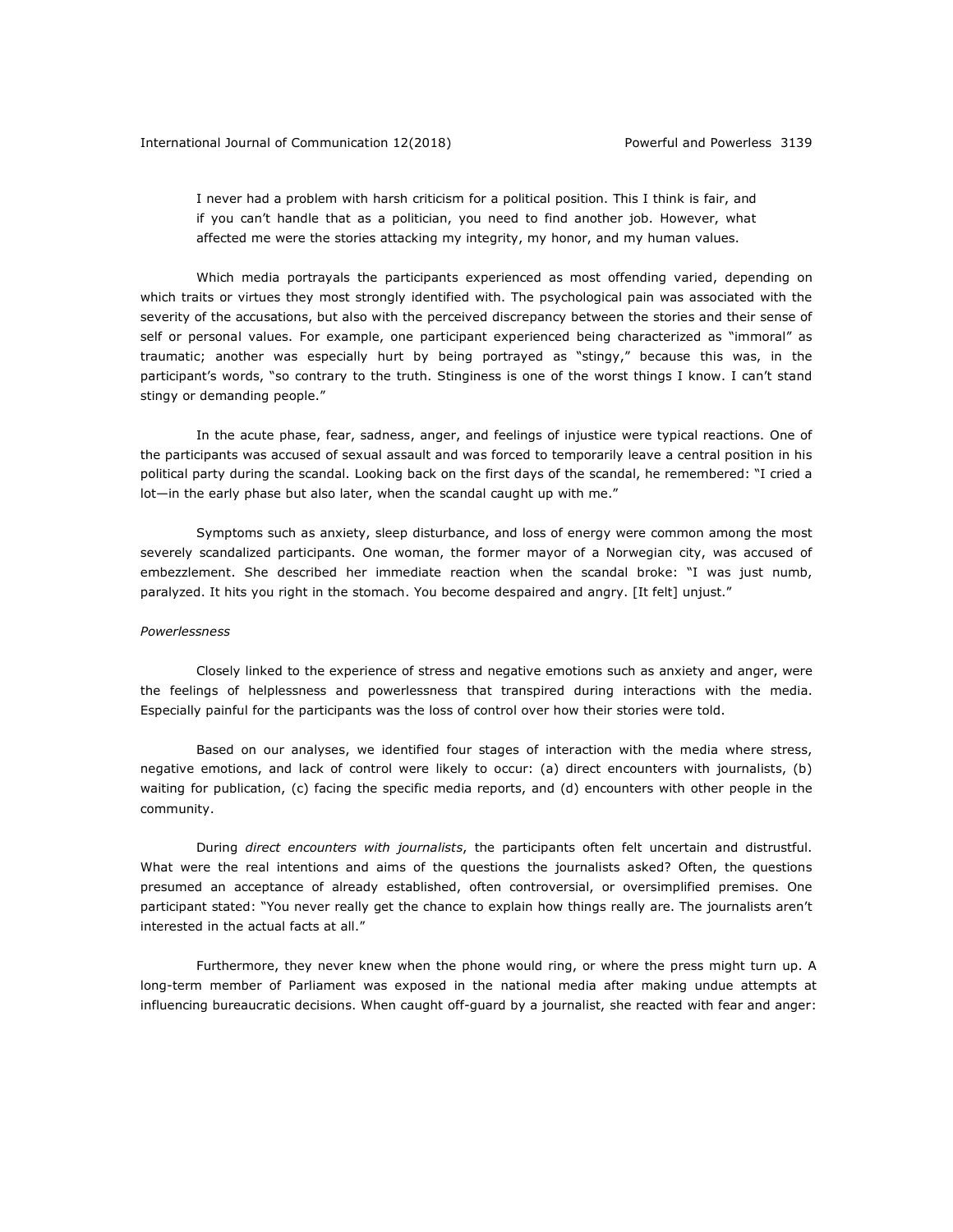"VG just came into my office and demanded my answer. I was not prepared, felt invaded, and probably acted as if I was hiding something. Afterwards I started worrying. How will they use this?"

The latter part of her statement illustrates the next stage of media stress: *waiting for publication*. Knowing from experience that the media carefully construct their headlines, angles, and release of information, the participants typically worried about how they would be portrayed in the actual story.

When *facing the specific media reports*, participants often felt they were confronted with overly negative storytelling and selective use of pictures and headlines. Key emotions following such publications were anger, sadness and powerlessness. Again, oversimplification of facts and erroneous personal portraits were described as most difficult to accept and handle. The former mayor accused of embezzlement stated: "When they write that I have violated financial acts, it harms my integrity. I haven't violated any financial acts, and when the journalist knows this but still writes his story, I feel exploited."

In the final stage, when *encountering other people in the community* in the wake of critical media reports, several participants described unpleasant experiences. Being recognized in public in the context of an ongoing scandal, noticing people looking at them, whispering their name, was painful. Although only a minority of participants reported explicit feelings of shame, several described an impulse to shrink or avoid public spaces. One participant, accused of misuse of public funding, gave this statement:

I went into a store to buy a newspaper. It was 20 other people there. When I entered, they all became quiet. On the front page of the newspaper was a huge picture of me under the headline: "Used 10.000 of your tax money." It was terrible. I was extremely uncomfortable. A total disaster.

In 2001, the current Norwegian Oil and Energy Minister, Terje Søviknes, then 32, was involved in a massive mediated scandal that revealed his sexual interactions with a 16-year-old member of the youth party. For weeks, the media broadcast the story that Søviknes, at the time deputy president of the right wing party, FrP had served the young girl alcohol and later seduced her at a party congress. He was accused of sexual harassment and of exploiting his position. Consequently, he resigned from all national political positions:

In the first weeks, when I was suspended, I was very frustrated because I could not get my message across in media reports. I was desperate and felt very powerless. The media tried to divide my lawyer and me. There was a front page in Dagbladet<sup>1</sup> stating that I was considering litigation against the girl, [which was] totally out of touch with reality.

Later, the media focused on how Søviknes handled the scandal and the girl involved:

1

 $1$  Dagbladet is a popular tabloid newspaper.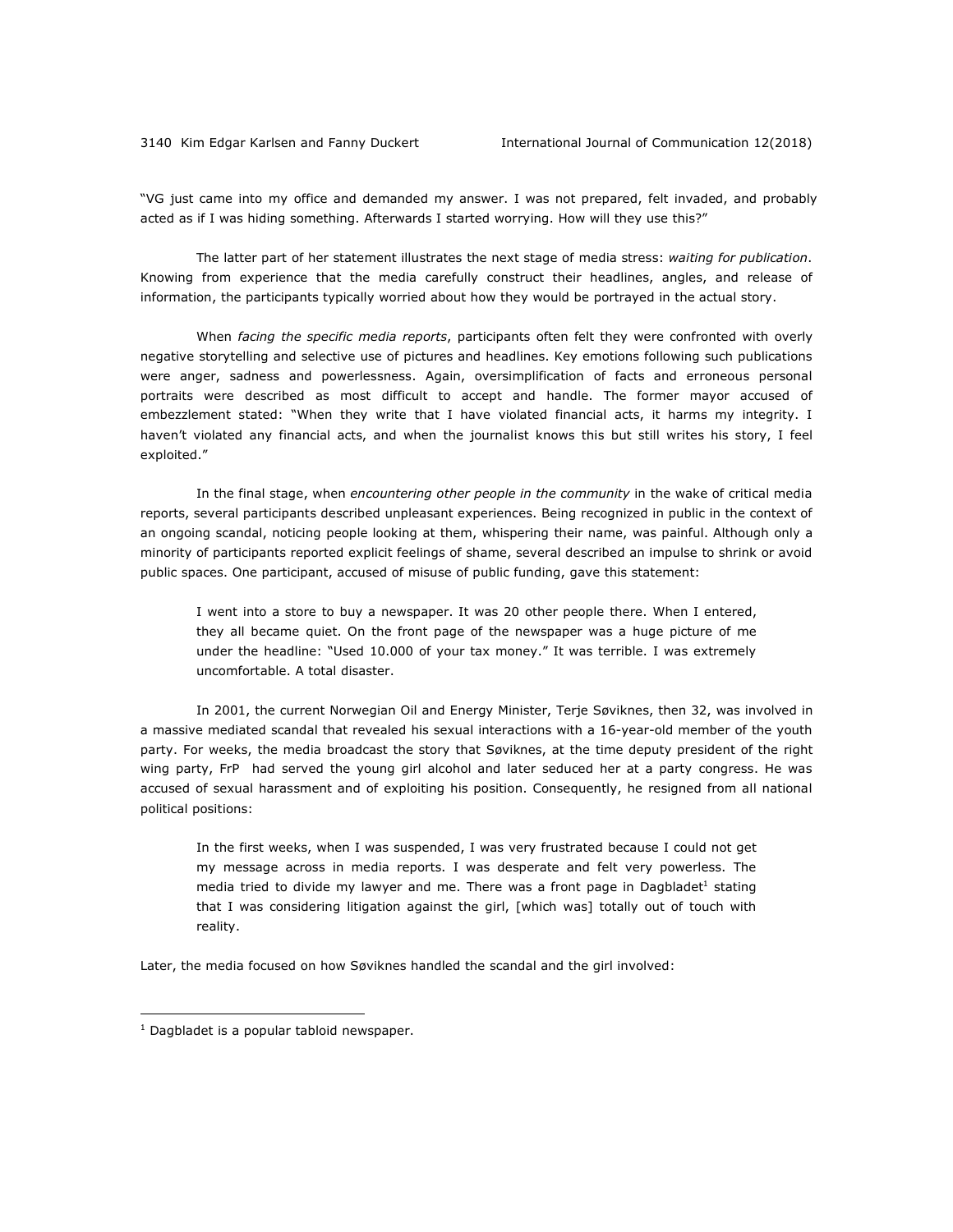The front pages of the newspapers claimed that I was trying to force her into silence. Members of Parliament, political opponents, and various commentators in public said they "strongly condemned that Søviknes was behaving in this way." I was at home with no control and no chance of correcting the situation. This feeling of helplessness was my strongest feeling.

### *Overwhelming Intensity*

The intensity of the exposure contributed to the participants' stress levels. The extent of the coverage and the frequency of the interactions with the press certainly affected Søviknes:

It was the massive number of stories concentrated over a few weeks. It was on the front pages of every newspaper. Going to the store for daily groceries was a huge strain. I came to the tills with the newspaper shelves, and there I see front-page, front-page, front-page. In every newspaper, I was the top story, even when the contents were already known. We (Søviknes and his wife) couldn't even move freely. Journalists surrounded the house for several days.

Trygve G. Nordby was also overwhelmed by the intensity of the media coverage:

Monday, March 22nd 2006 I had 44 conversations with the media in one day. Just being exposed to that experience! The media pressure was a massive stressor, so I had a huge need to withdraw in order to recover. However, the media wouldn't let me; they never accepted a "no."  $TV2^2$  put a camera in front of my house, during the worst period, for 48 consecutive hours. They put cameras in front of the Red Cross office . . . . So I couldn't pass the windows, couldn't leave the building, couldn't do anything, without being involuntarily exposed.

### *Impact on Significant Others*

Manuela Ramin-Osmundsen became famous overnight in 2007 when she was appointed child and family minister. As the first Norwegian minister with an immigrant background, and a new name in politics, she immediately became a person of interest for the media. After only four months in office, she was harshly criticized for her appointment of a new children's ombudsman. Initially, she was accused of incapacity (wrongfully, the government lawyer later concluded). However, the focus of the media scandal soon moved to the way she responded to the media's revelations about her prior relationship to the new ombudsman. They accused her of lying to the media and to the prime minister. The media coverage was massive, with more than 2,000 articles published over a period of only seven days, culminating in her resignation.

Asked what hurt her the most about the media exposure, she immediately responded, "Being pervasively portrayed as a liar." One day, her daughter asked whether what the newspapers wrote was

1

<sup>&</sup>lt;sup>2</sup> TV2 is a Norwegian television broadcaster.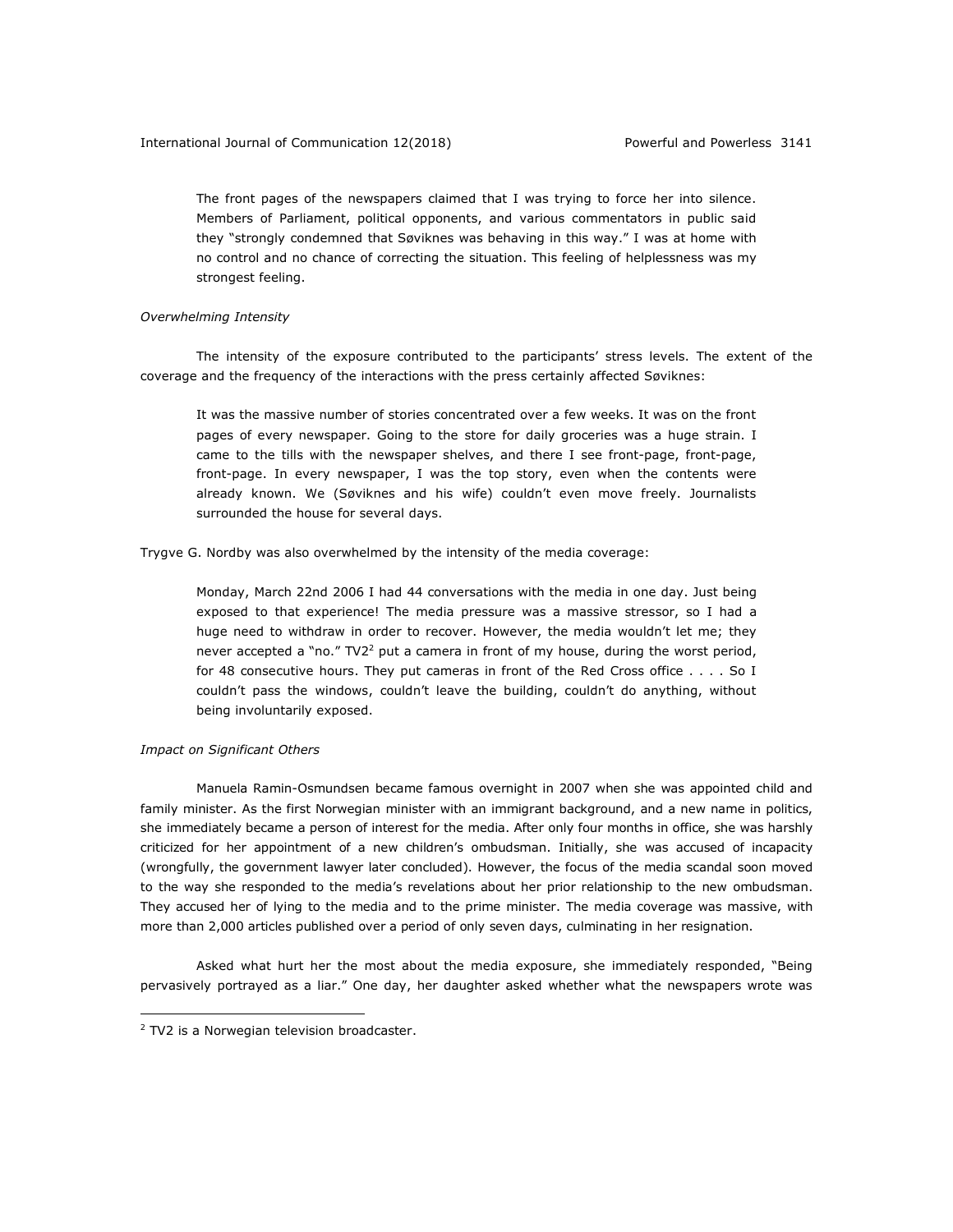true. "'Mummy, are you a liar?' It felt like totally losing my authority as a parent. The media said that I was a crook, and others used this against my daughter. It was a terrible feeling."

Several of the participants described their spouses, children, parents, and close friends as their primary source of support during the scandal. However, these individuals also caused them to worry. At times, the strain on their closest relatives was greater than on themselves. After all, these individuals had not chosen a career that placed them in front of cameras and journalists, they did not have professional teams of advisors, and they had no control over the media. The participants were particularly concerned about the harm done to young, vulnerable children. Ramin-Osmundsen stated:

It was a show on YouTube mimicking me. This was extremely painful for a teenager with only one wish, namely to be similar to everyone else, cool and invisible. Then she had a mom being portrayed as a liar. She had no one to talk to about it. She couldn't handle it.

For some, family members were directly involved in the media story, which caused significant stress and powerlessness. The mayor accused of embezzlement remarked: "When they write about you as a person, and you get your family situation exposed as well, it is extremely painful."

Kristin Krohn Devold was the Norwegian minister of defense at the time of her participation in the study and had experienced several episodes of harsh media criticism during her political career. She revealed that she continuously evaluated her family's reactions to negative media reports. One incident significantly affected her whole family:

I knew I couldn't do anything. I could not process their feelings; I could process my own but not theirs. They just had a terrible time, and I knew it was going to last for awhile. . . . This situation made me angry, and I still am.

She developed various strategies to help her children cope: "I have instructed my children not to believe most of what is printed in the media. Remember that the journalists and the ones giving statements about me always have agendas."

### *Behind the Scenes—Betrayal and Distrust*

Leaks to the press, with information intended to harm opponents, have become an important part of modern politics. The media rely on these sources to reveal immoral or even illegal conditions. Furthermore, in the later stages of a scandal, the media continue to invite critical voices to evaluate and comment on the presented infringements (Allern & Pollack, 2012).

Our participants were strongly aware of the political games behind the scenes. For some, the experience of being publically betrayed by politicians in their own party was the most hurtful and difficult part of the scandal*.*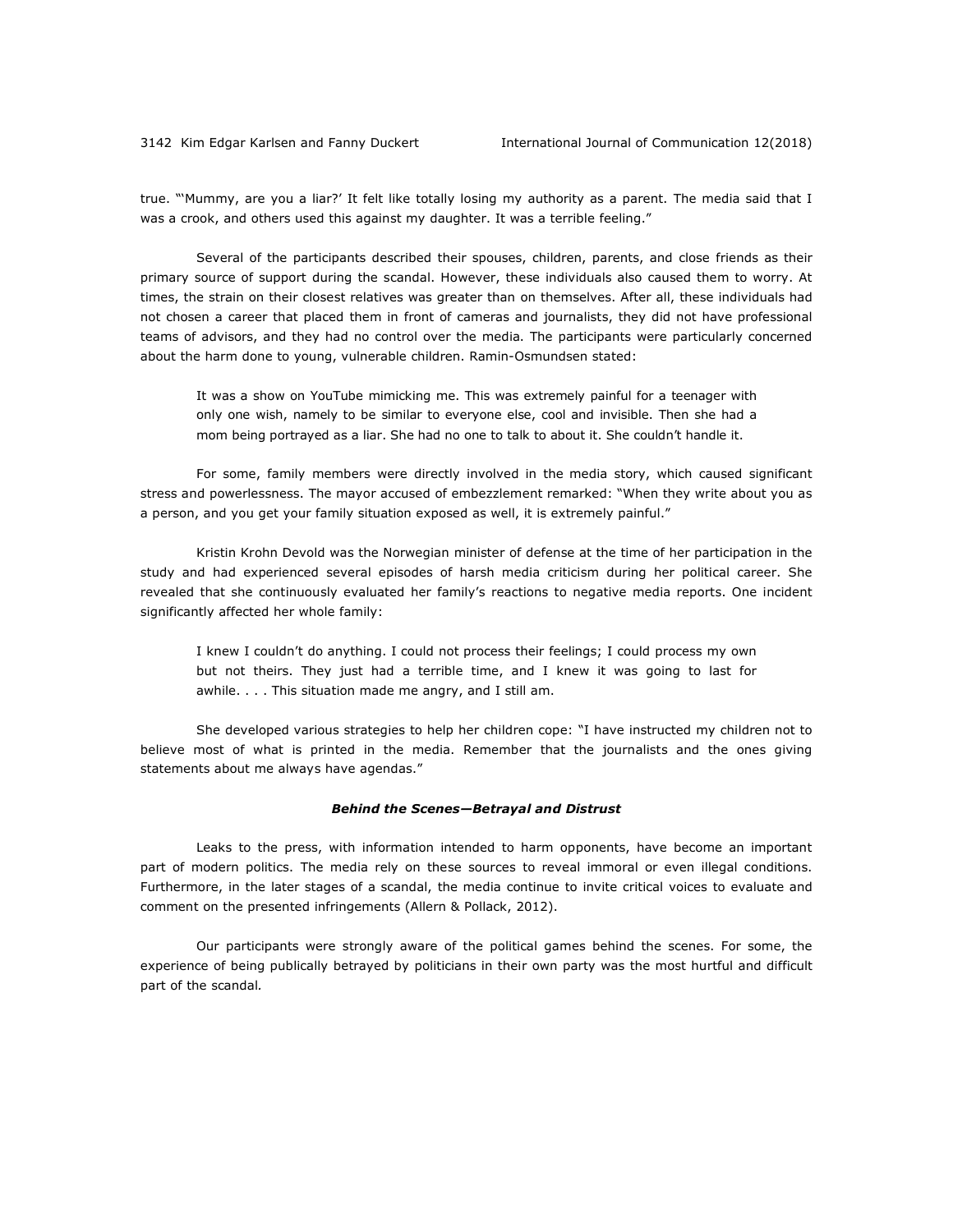A female participant, with extensive experience as a member of Parliament and two periods as a minister, was repeatedly and personally criticized over several years. Although not involved in a particular scandal, she was regarded as controversial and felt she was disliked by many. The lack of support from party fellows significantly increased her painful emotions related to the negative media exposure:

The toughest part was that even if I handled the case in the way the party had decided, I still received public criticism from our own regional representatives, without them ever discussing it with me. Four went against me in the press, and two said nothing. This was a huge source of distress. They were so influenced by the picture already painted by the press that they went against me.

A frequent consequence of being betrayed—especially by fellow party members or colleagues was a loss of trust in people, which resulted in increased cynicism.

### *Moderate Stress*

Some participants found it easier to cope with the negative publicity. Krohn Devold had entered the political scene several years before becoming minister of defense, first as a political advisor and later as an elected member of Parliament. In general, she did not give much significance to what the press or political opponents thought of her, but attacks on her personal values were more stressful: "Every politician needs conflicts. That has to do with being visible. However, you need to make sure you get the right conflicts. What you don't want are personal conflicts with the potential of harming your integrity."

In her early years as a politician, leading the justice committee at Parliament, Krohn Devold was portrayed as naïve and incompetent:

I was characterized as a lightweight, not reflective, not analytic enough, not intelligent. However, I have always been excellent at school, and had top grades. Being portrayed as unintelligent or somewhat simple-minded damaged my integrity and made me react strongly.

She later learned to cope with personal attention from the press, separating her professional role from her private: "I have learned that my [political] opponents use personal characterizations like these deliberately, to harm me. So now, I feel less affected by it."

Although the participants who experienced less invasive media interactions often described feeling powerless in the face of incorrect press reports, they seemed to accept them more easily. The following statement from Krohn Devold was characteristic:

You can never fully control or correct what is wrong. You can try to disavow it, but you know this will appear at the bottom of page 46, right? In addition, by the time the disavowal is published, the inadequate information has already been established as a fact. That's just how it is. You can't waste time on that.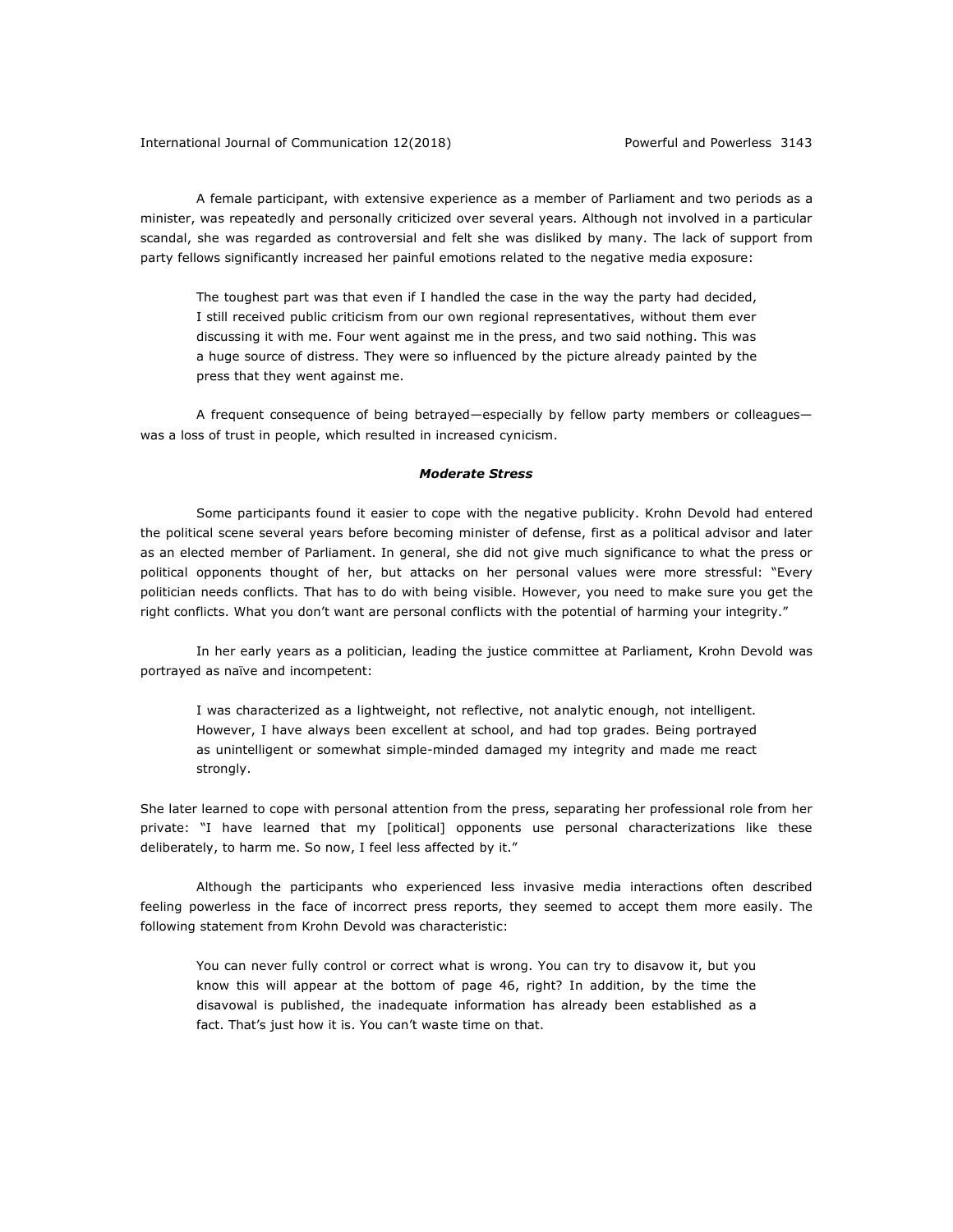### *Long-Term Effects*

When we interviewed Nordby five years after the media scandal, he was no longer severely inhibited by psychological symptoms or worries. However, he still felt damaged by the scandal, noting: "I still think life before and after these events is very different, even after so many years." He mentioned two persisting losses: the ability to feel joy and excitement, and the ability to fully trust other people. "I find this very sad and strange."

Nordby's story was similar to the long-term experiences of many of the participants. On the surface, things were fine. However, being reminded about the scandal triggered painful memories. This often occured when they felt unwanted at certain meetings, were denied employment with reference to the scandal, or were labeled as controversial when reappearing in the news.

Nordby described his confrontation with a journalist who, five years after the incident, provided incorrect information during a live radio show:

When introducing me he said I had resigned from the directorate because of disloyalty. Thus, I had to start the interview by correcting him. I never had to resign. Obviously, this affects my self-confidence. Is this what people still think of me? Here I am, apparently respected for who I am today, but then the case is still popping up portraying me as disloyal, and for me this is one of the most harmful things. It affects my integrity.

Several participants offered similar accounts and underlined the need for caution when interacting with the press. The female minister who lacked support from fellow party members and felt disliked by the public, gradually became more reserved toward the press: "My open attitude towards journalists is no longer there. I need to weigh my words very carefully. I always ask myself, what will they now make out of what I have said?"

### *The Importance of the Workplace*

Seven of the politicians in our sample had to resign or withdraw from their positions. Being involuntarily out of work seemed strongly associated with their levels of stress and also changed the context for coping with the negative media exposure. The resignation didn't merely harm their political ambitions and personal economy; it also implied loss of daily routines, support systems, and advisors, as well as a person's identity and purpose.

Ramin-Osmundsen was out of work for almost a year after the scandal. This she regarded as a major source of stress, closely related to the negative portrayal of her in the media: "I experienced a massive public stigma, which made it difficult for many employers to hire me," she said. "This has probably been the worst strain."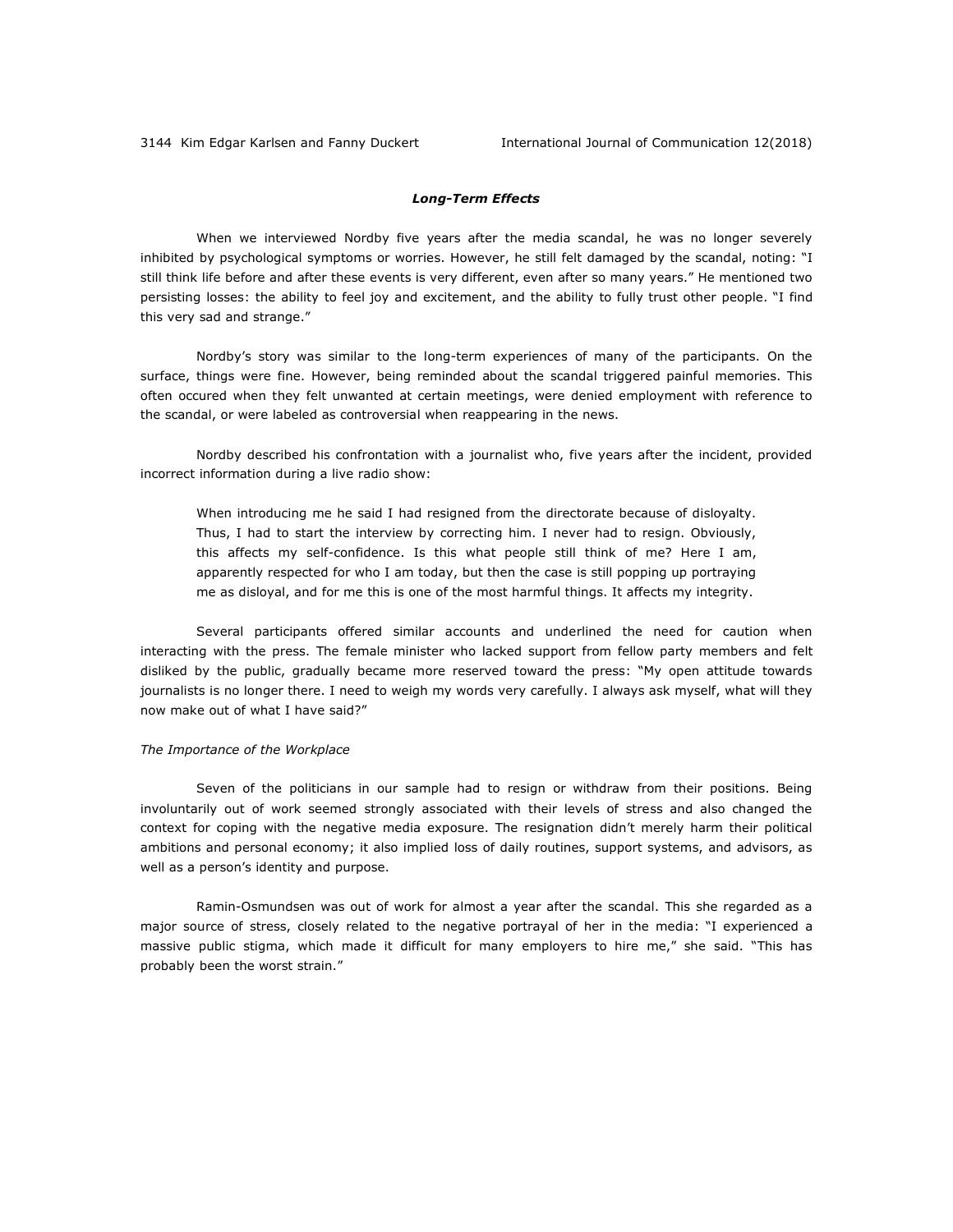### *Coping With the Media Scandal*

The politicians in our sample were experienced and competent media subjects and had entered the public scene by their own choice. They had access to professional networks of strategic and media advisors. As such, they were able to employ a wide range of strategies to reduce distress from negative media exposure. However, faced with the loss of control caused by an evolving person-focused scandal, they also needed to address their own reactions and feelings.

All participants described a process of evaluating different strategies that would allow them to obtain the upper hand and influence the public story.

### *Using Personal Relationships*

Many of the politicians had developed good relationships with certain journalists. Faced with damaging media exposure, several made direct contact with reporters they trusted while providing few or no comments to others.

For example, Søviknes contacted a select group of journalists to offer his own version of what had occurred. He even asked a few for their views on the matter:

Some journalists whom I trusted became valued conversation partners. The best therapy for me was probably to talk with some of the journalists who had time to go behind the surface and discuss the actual events and how they occurred. However, it was hard to differentiate between the ones to trust and the ones not to*.*

Søviknes quickly learned that going off the record with journalists was a risky strategy. Some newspapers broke this rule of confidence and took advantage of the opportunity for a new headline based on the information he had shared in confidence: "I was probably too open with too many journalists. I should have focused on the ones I knew I could trust."

Other participants described similar dilemmas in their relationships with the press. Some tried to keep a low profile, hoping the media soon would lose interest in the case, whereas others found it better to face the journalists directly, providing their own version of the story to prevent further speculation. Nordby chose the latter, saying: "If you start rejecting phone calls, this becomes an issue itself. So to maintain at least some control, I decided to answer every phone call myself."

### *Selecting Media Platforms*

Another way to establish control of relationships with the media was to choose the right media platforms. Most of the politicians stated that they preferred live broadcasts because they minimize the risk of unfortunate editing.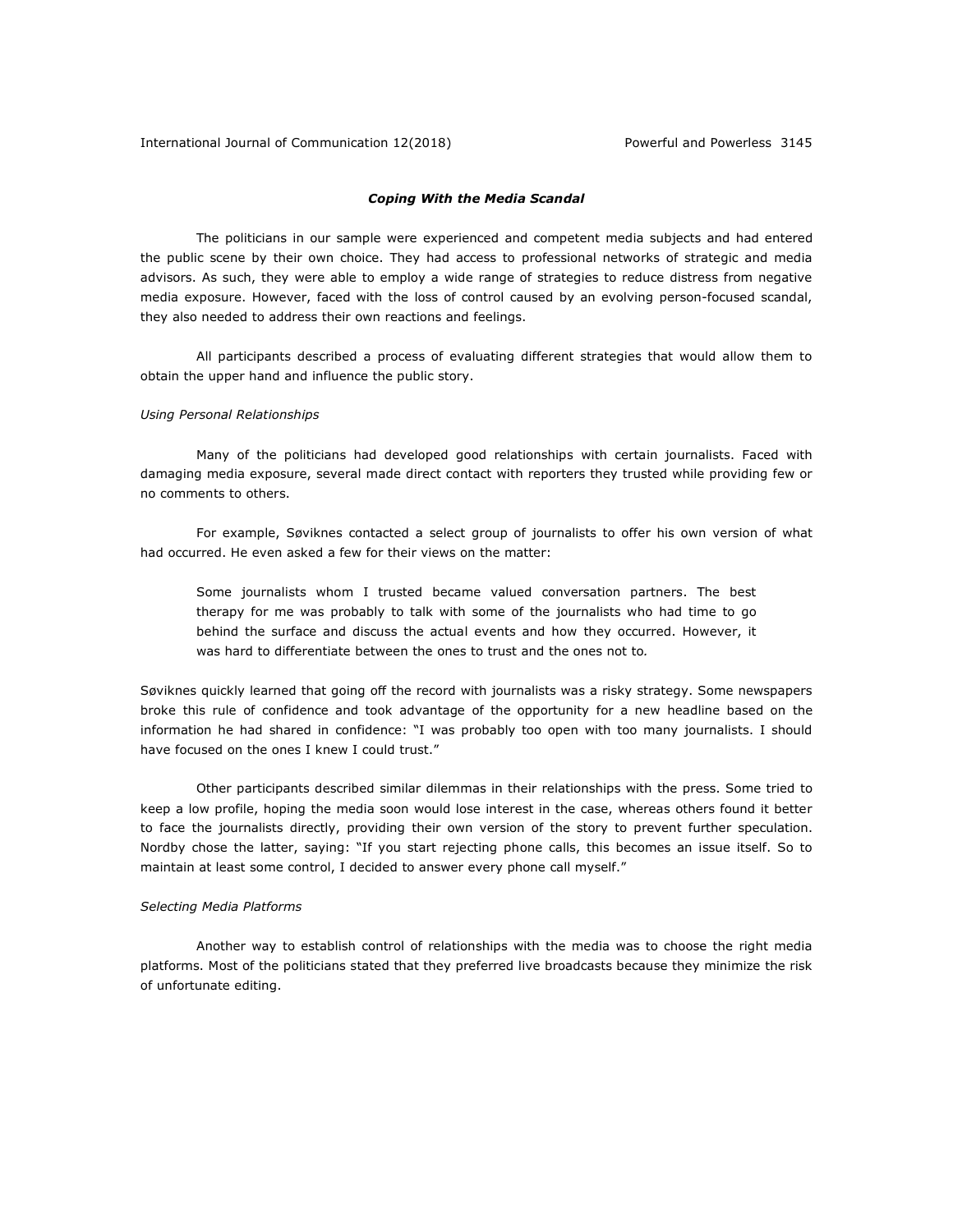A long-term member of Parliament and leader of a political party often found himself frustrated by his lack of power over the media's editing practices. Live broadcasts, however, allowed him to feel in control: "Going live is always a pleasure. Then you are the boss, even if you are restricted by shortness of time. In a recorded interview, they cut away the important parts and leave you with just nonsense."

Another common strategy involved writing direct responses to the media reports, which allowed the politicians to voice their statements without being interrupted by journalists or adversaries, thus increasing their control. However, because the newspapers chose when and how to publish a response, this strategy often still ended up less effective than intended.

### *Planning Counterattacks*

The participants spent a significant amount of time planning their counterattacks and working on their statements. Although often the platform of choice, live broadcasts were especially important to prepare for because one could otherwise easily appear in an unfavorable light. A former government minister with a vast amount of experience was often criticized but never felt attacked by the media. Still active in public debates, she stated, "The more experienced I become, the more I prepare for live broadcasts. You can never prepare enough for all eventualities. You must be prepared for the worst in order not to be caught off-guard."

Nordby described how he equipped himself for the thunderstorm of journalistic questioning by writing down his statements before meeting the press:

When it all exploded, I wrote down 10 lines, and in all 44 conversations with journalists that day I repeated the same sentences. All the TV channels were there, all the radio stations, everyone. I said the same thing repeatedly, in order not to start doubting or second-guessing what I had actually said. They would have chewed me up otherwise.

The participants with access to professional media advisors made active use of such resources; they viewed this as useful in preparing for and coping with media reports. Several also sought advice from professionals outside the party, often lawyers, media experts, or competent advisors in their network.

### *Confronting the Media*

Several of the politicians tried to confront journalists or editors after they had published scandalous or hurtful stories. After an unauthorized news report involving members of her family, Krohn Devold wrote directly to the paper's editor: "I told him exactly what the consequences of the story were for my family, how painful it was. I personally delivered it to him."

Unfortunately, such strategies rarely did more than serve the emotional function of getting something off their chests; a change in media behavior rarely followed such confrontations. Krohn Devold remembered the editor's response to her letter: *"*He just gave me a gibberish answer; something about letting the responsible people read the letter or something. To me this showed a lack of responsibility."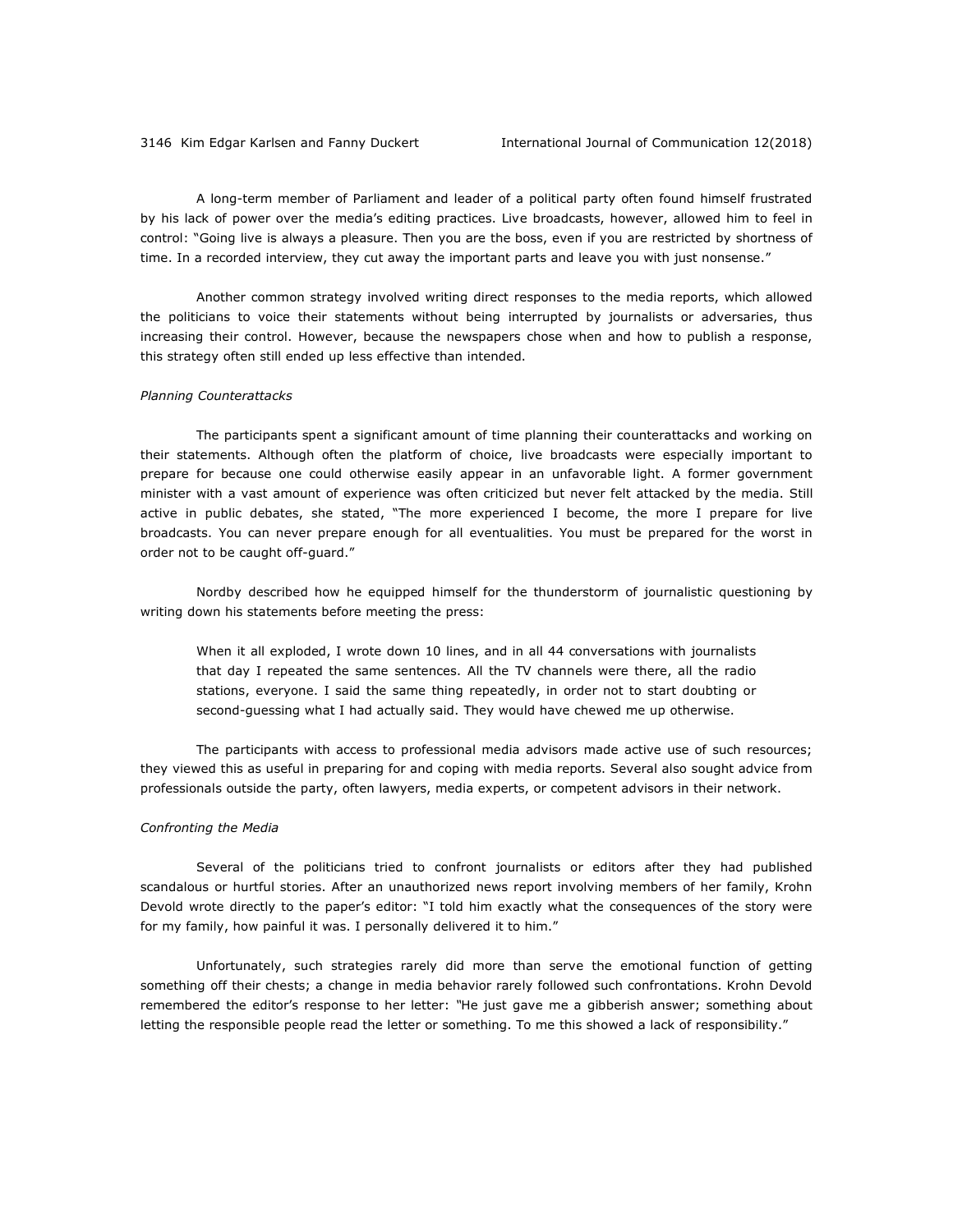In a successful attempt to influence his story, Nordby personally reached out to three different news departments (NRK, Aftenposten, Dagsavisen) and offered them each an interview on the condition that his story would be the headline on the evening news at NRK and on the front page of *Aftenposten* and *Dagsavisen*. He openly informed the different media about each other. After some negotiation, they all agreed, giving Nordby the impression of a certain amount of control over his story.

### *Keeping a Low Profile*

A fundamentally different strategy was to keep a low profile, temporarily avoiding the public eye, not responding to journalists, or giving limited comments. Although for some this was a strategic choice (hoping the case would simply disappear), the most severely scandalized participants relied on this coping mechanism to reduce the emotional pressure during the acute phase.

For Søviknes, this strategy was crucial in order to regain oversight and control: "When you're in a crisis with the media chasing you, you need to get some space, to pull back and reflect in order to approach the situation rationally."

The mayor accused of embezzlement felt the need to escape during the acute phase of the scandal, after days of intense media exposure: "I just pulled down the curtains and didn't answer the telephones. I just needed some calm and to keep the world out for just a little while."

### *Emotional Coping Strategies*

All the participants described strategies aimed at regulating their own thoughts or feelings. For the most severely scandalized participants, these strategies were especially important.

### *Business as Usual*

Maintaining structure was a crucial element of the participants' coping efforts. For some, this involved going to work and focusing on tasks other than the media story. However, for the most heavily targeted participants, the media challenges absorbed most of their time and energy during the acute phase. Because many had to resign or take a leave of absence, business as usual became difficult.

During the first two weeks of his scandal, Søviknes resigned from central positions in the party and took a break from his job as the mayor of Os, a small Norwegian municipality. He underlined the importance of getting back on track as soon as possible:

I went back to work as quickly as I could, I was only out for 14 days, I think. This forced me back into my daily routine, and as a mayor, you meet many people both alone and in groups. In the beginning, I felt insecure but as it turned out, I met a lot of understanding and support.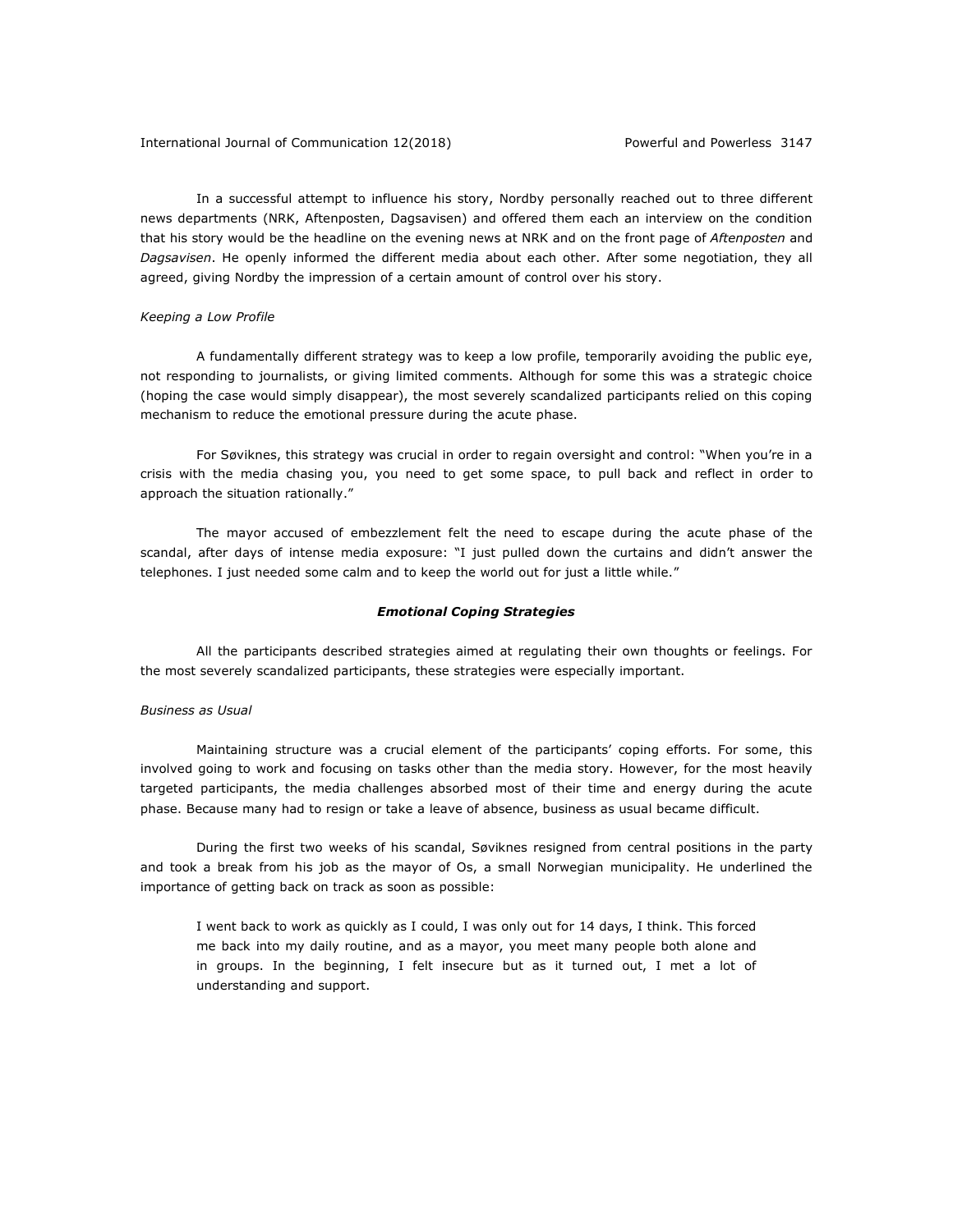Other participants established new routines during the acute phase of the scandal. Physical exercise, such as walking or running, was common. For Ramin-Osmundsen, morning runs allowed her to maintain her health, gave her space to think clearly, and provided a reason to get out into the world. Nordby busied himself with a boat project for the duration of his media scandal. This served as a form of meditation, helping him to escape his concerns about the case and clear his mind.

### *Mental Strategies*

Alongside such behavioral strategies, the participants also engaged in mental strategies to help them manage the media attention. For some, the process of planning counterattacks as outlined earlier also served as an emotional strategy, helping them to organize thoughts and feelings. Krohn Devold practiced what she called "structured thinking":

I use my travels to think, car trips, flights. I never watch a movie even if the flight is 8 hours long. I think and write it down in my notebook. Every 14 days I drive to my cabin. For the duration of the car travel, I say very little, I just go through the last two weeks in my mind. Then, during the weekend, I relax with my family. On my way back, I start zooming in to the week ahead.

A related strategy was to reflect on the role of the media in society and to reframe the situation in a wider context. This included reminding themselves that journalists were not after them personally and that people tend to forget yesterday's news quickly. For Ramin-Osmundsen, such reflections were crucial in order to minimizie the impact of the scandal:

These were only seven days of my life. As a minister, I had four good months and one horrible week. I don't spend much time thinking about this anymore. I have realized that I can choose to let this define me or not, and I will not. Being bitter will not be of any help.

### **Discussion**

In relation to RQ1, our findings suggest that even experienced politicians are susceptible to overwhelming psychological stress when exposed in mediated scandals.

Compared with the population analyzed in our general study of media effects (Karlsen & Duckert, 2017), the politicians had given more thought to entering the public scene and had a clearer understanding of the role of media in society. They actively used the press to advance their political positions and were aware that public criticism was a part of their work as politicians.

Nevertheless, when mediated scandals attacked their integrity or their personal lives rather than their political opinions, their stress levels, negative emotions, and symptoms of ill health were similar to the population previously studied. This is in line with extant literature demonstrating that previous media experience offers only limited protection against psychological distress following scandalizing media exposure (Kepplinger, 2016).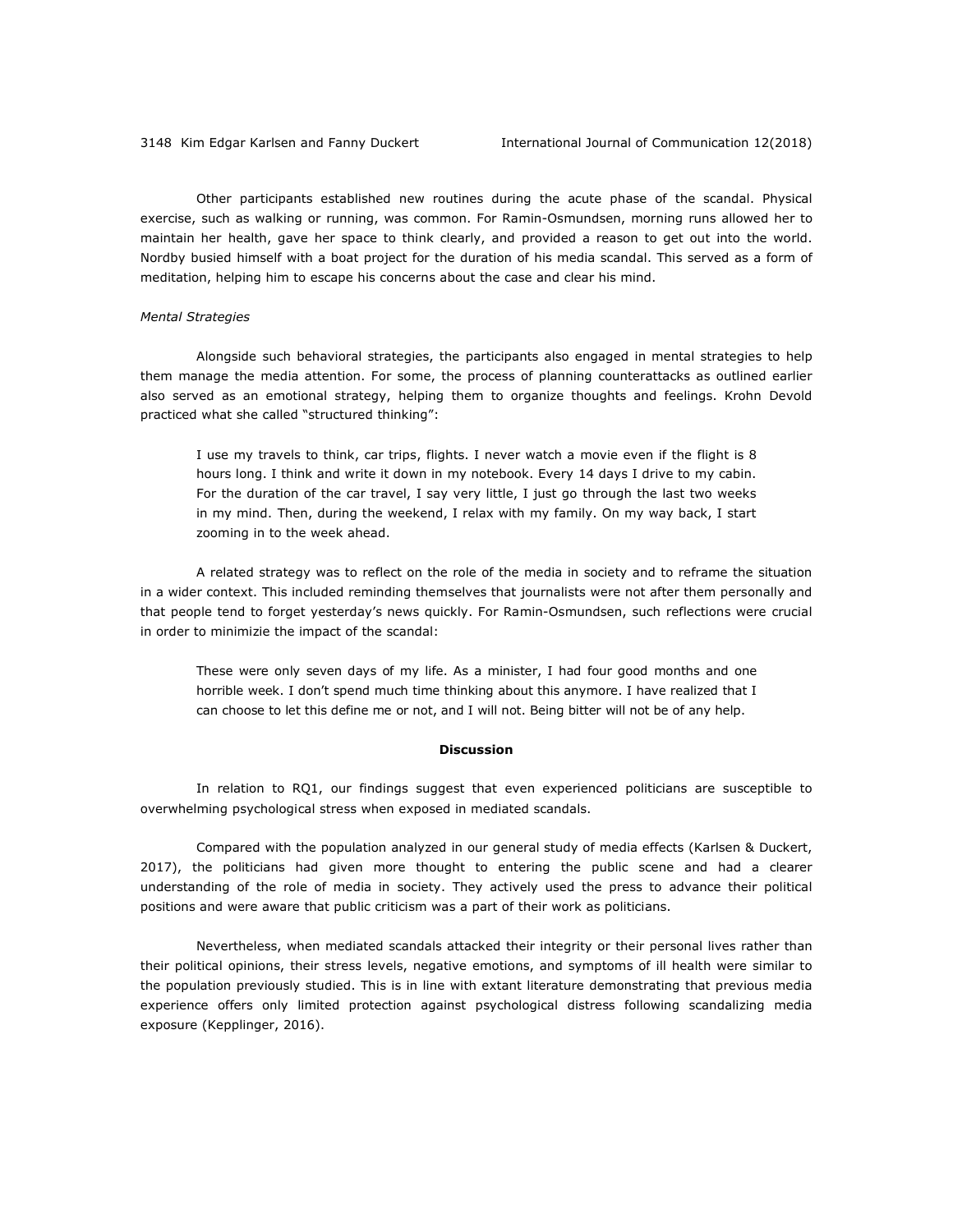The sources of stress and possible illness for the individual at the center of a media scandal often appear to stem from their feelings of powerlessness or lack of control. In accordance with previous studies (Kepplinger, 2016), even participants who admitted to (at least some of) the facts exposed in the scandal experienced feelings of great injustice and powerlessness regarding the presented media stories. These were often related to journalistic methods and editing practices, such as the use of oversimplified headlines or anonymous statements. The participants found it difficult to tell their own version of the story or to correct established facts during the course of the exposure, even when these facts were dubious. This lack of control over media storytelling and editing became especially stressful when the story highlighted their personal abilities, morality, or traits. The concept of direct and indirect media effects (Kepplinger, 2007) was also relevant in the current study, as the participants experienced stress related to direct encounters with journalists and published press reports, but also to the reactions of family members, friends, colleagues, and other members of the community.

In relation to RQ2, our conclusion is that several of the scandalized politicians experienced overwhelming stress during the acute phase of the scandal. They described their relationship with the media in terms associated with trauma, such as "assault," "rape," and "invasion." They presented intense negative feelings of worry, sadness, and anger and experienced anxiety, sleep disturbances, and loss of energy.

Characteristic for the scandalized politicians were negative reactions related to the political game played outside the public eye. They spoke about betrayal by colleagues or party fellows, who either fueled the scandal with leaks and critical statements or failed to support them publicly. This finding was distinct for the politicians compared with the other groups discussed in our recent study of media effects (Karlsen & Duckert, 2017).

Concerning RQ3, the answer can be related to terms of transactional theories of stress and coping (Lazarus, 1993, 2006; Park & Folkman, 1997). Our participants described problem-focused coping strategies, in which they made active attempts to influence the media coverage; emotion-focused coping strategies, aimed at regulating their thoughts and feelings; and meaning-focused strategies, which allowed space to reflect on the stressful media coverage and their own public role. Compared with the other groups in our general media effects study, the scandalized politicians used more elaborate media strategies and more often directly confronted journalists and editors after damaging stories. Furthermore, they often had access to a large support network of strategic and media advisors, as well as lawyers. However, those who were suspended, fired, or who lost or changed their position for other reasons typically also lost this network. Being on their own made coping with the press much more difficult and, for some participants, overwhelming. This finding underlines the importance of the "final act" of a scandal, namely the resignation, and at the same time, it raises the awareness of media exposure as a potential psychological trauma under certain conditions.

RQ4 was an invitation to reflect on how the media storm had influenced their lives in the years thereafter*.* When interviewed more than five years after the scandal, most politicians and their families were back to their normal lives. No divorces or permanent relationship breaks were reported. However, when asked to recall the media scandal, strong negative feelings surfaced, suggesting an intrusive quality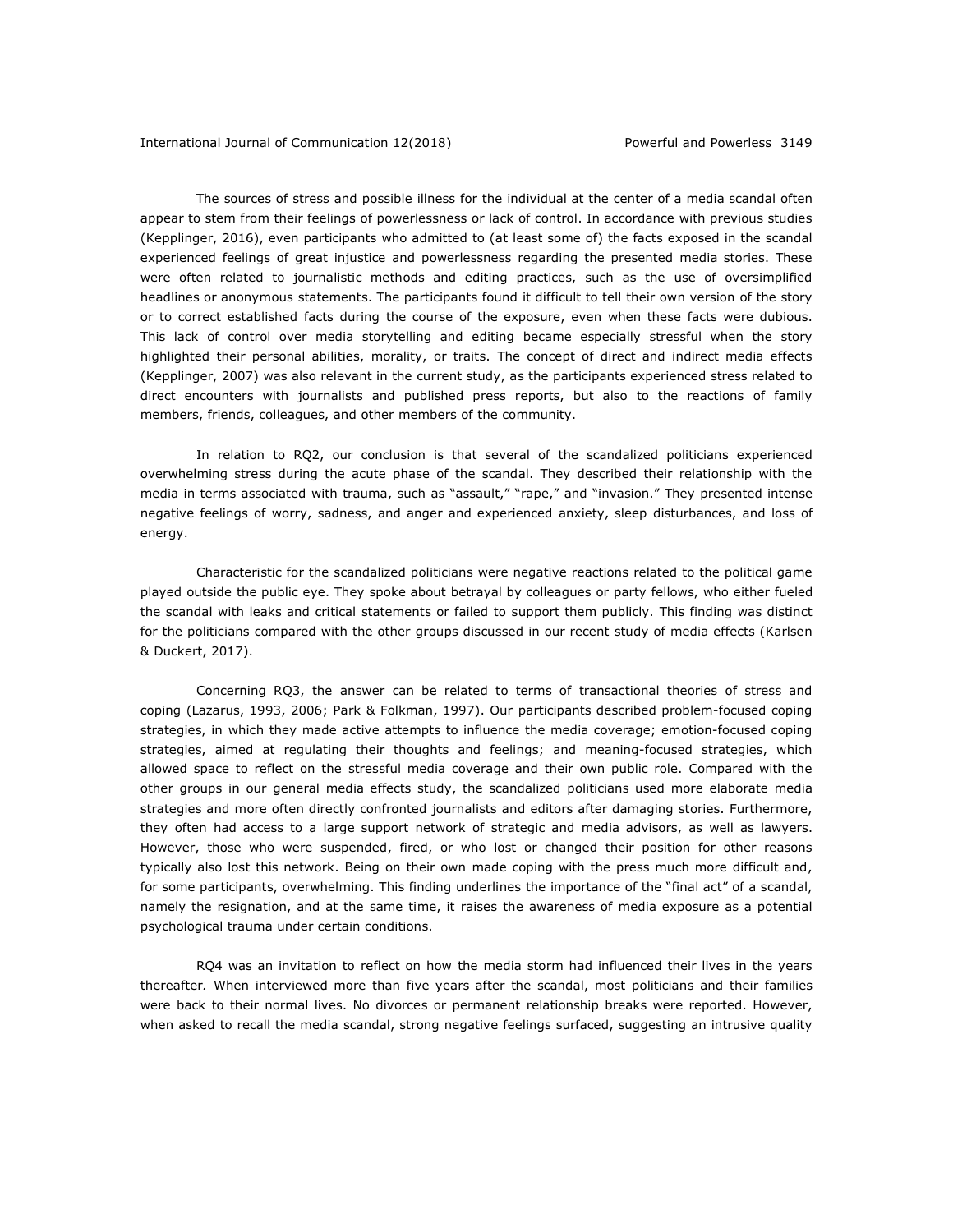of their emotional memories. Moreover, several participants described avoidance behaviors, either of the media in general or of situations that might trigger memories of the scandal. For some, criticism or betrayal from friends inflicted deep psychological wounds, resulting in general distrust of people even five years later. These findings demonstrate the potential traumatic impact of mediated scandals on the individuals at their center.

However, the majority of the participants, including highly targeted ones, presented only minor symptoms of PTSD. The complexity of the various experiences, reactions, and coping strategies indicates there is no clear-cut psychological trauma or "syndrome" resulting from media effects on the individual. Consequently, the theoretical concept of a "media victim syndrome" (Gmür, 2002) was not supported by our findings, at least not in a population of politicians who actively sought public attention and used the media strategically to convey their political views. It should be noted that Gmür based his theory on observations of a clinical sample, which may explain the differing displays of psychiatric symptoms.

### *Limitations*

This study has several limitations. The lack of quantitative data obtained by validated inventories of the participants' psychological status and symptoms prevents definite conclusions about the mental health risks associated with political scandals. Moreover, the qualitative method does not allow for analysis of casual directions or of the effect of different sources of stress during the course of a scandal (e.g., loss of work, personal conflicts, media exposure). Finally, our study lacks data on the potential moderating role of social media on stress, perceived control, and coping with mediated scandals.

### **Conclusions**

This study underlines the need for the media to be cautious and accurate when covering political scandals, particularly when politicians' traits, abilities, or private lives are criticized, and their personal integrity is at stake. The media should exercise special restraint when a politician is forced to resign and thus loses his or her support network. Politicians' psychological reactions in such cases are similar to those of the general population, including strong negative emotions, powerlessness, and symptoms of stress such as anxiety, sleep disturbances, and loss of energy. For some, these experiences become overwhelming and potentially traumatic, leaving long-lasting psychological wounds. In other words, politicians are more human than many people choose to believe. Future research is needed on the use of social media in political communication and in coping with mediated scandals, as well as objective measurement of the health risks associated with political scandals.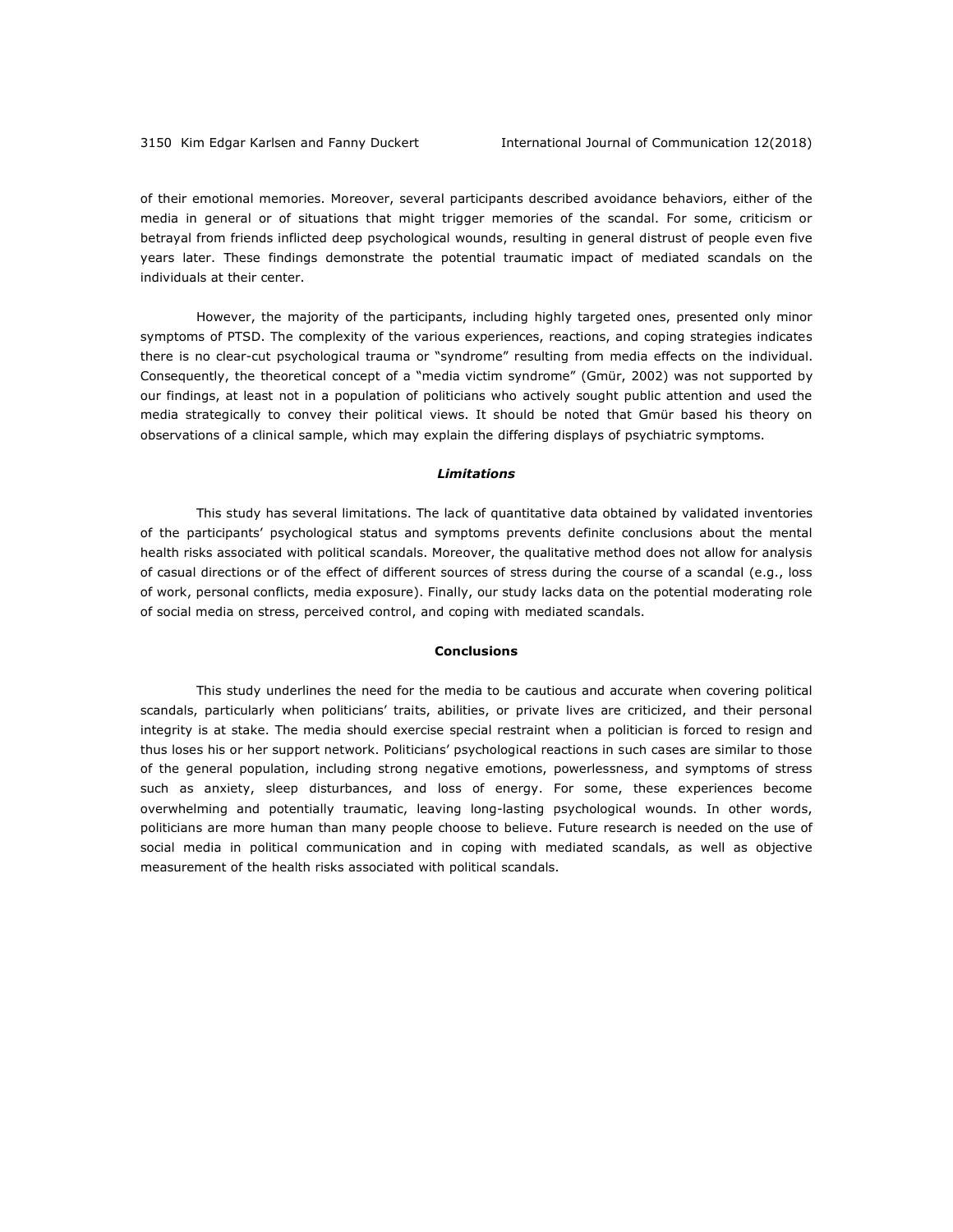### **References**

- Allern, S., & Pollack, E. (2012). Mediated scandals. In S. Allern & E. Pollack (Eds.), *Scandalous! The mediated construction of political scandals in four Nordic countries* (pp. 9–28). Gothenburg, Sweden: Nordicom.
- Bonanno, G. A. (2004). Loss, trauma, and human resilience: Have we underestimated the human capacity to thrive after extremely aversive events? *American Psychologist, 59*(1), 20–28. doi:10.1037/0003-066X.59.1.20
- Braun, V., & Clarke, V. (2006). Using thematic analysis in psychology. *Qualitative Research in Psychology, 3*(2), 77–101. doi:10.1191/1478088706qp063oa
- Christensen, M., Waldahl, R., & Weisaeth, L. (2007). Medier som skader og dreper [Media that harms and kills]. *Tidsskrift for Den Norske Legeforening, 127*(24), 3224–3227.
- Folkman, S. (2013). Stress: Appraisal and coping. In M. Gellman & J. R. Turner (Eds.), *Encyclopedia of behavioral medicine* (pp. 1913–1915). New York, NY: Springer.
- Gmür, M. (2002). *Der öffentliche mensch: Medienstars und medienopfer* [The public individual: Media stars and media victims]. Munich, Germany: Deutcher Taschenbuch-Verlag.
- Hammarlin, M.-M. (2015). *I stormens öga* [In the eye of the storm]. Båstad, Sweden: Hammarlin Bokforlag.
- Hill, C. E., Knox, S., Thompson, B. J., Williams, E. N., Hess, S. A., & Ladany, N. (2005). Consensual qualitative research: An update. *Journal of Counseling Psychology, 52*(2), 196–205. doi:10.1037/0022-0167.52.2.196
- Hill, C. E., Thompson, B. J., & Williams, E. N. (1997). A guide to conducting consensual qualitative research. *The Counseling Psychologist, 25*(4), 517–572. doi:10.1177/0011000097254001
- Hofseth, E. (2016). *Stress, emotions, and coping in elite football players: A study of negative emotions, defensive self-presentation strategies, and their relationships to skill and performance level* (Unpublished doctoral dissertation).Oslo, Norway: Norwegian School of Sport Science.
- Karlsen, K. E., & Duckert, F. (2017). Å være i medienes kritiske søkelys. Enkeltindividenes erfaringer. [Being criticized in the media: Individual experiences]. *Norsk medietidsskrift, 24*(03), 1–18. doi:0805-9535-2017-03-0
- Kepplinger, H. M. (2007). Reciprocal effects: Toward a theory of mass media effects on decision makers. *Harvard International Journal of Press/Politics, 12*(2), 3–23. doi:10.1177/1081180X07299798